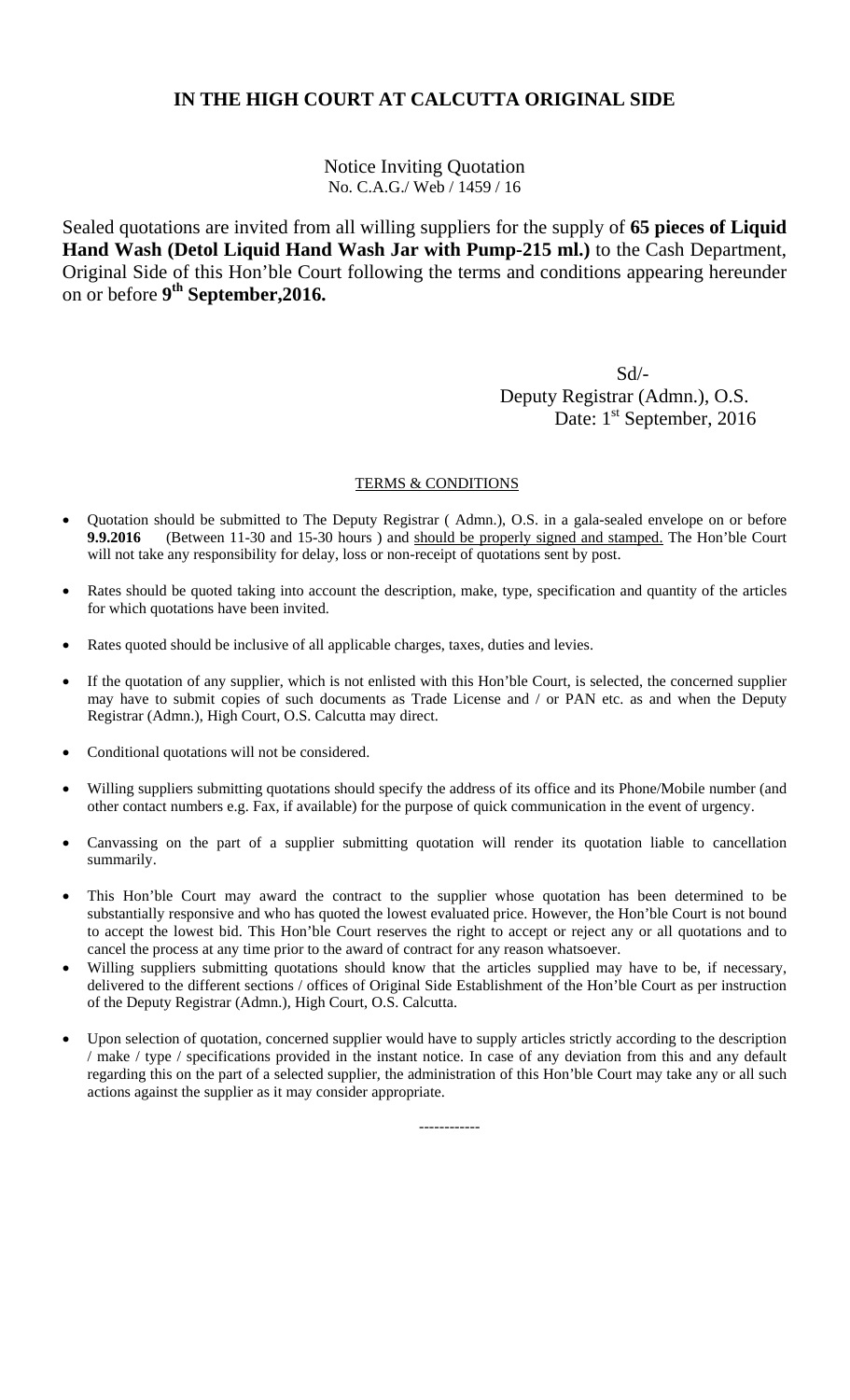Notice Inviting Quotation No. C.A.G./ Web / 1460 / 16

Sealed quotations are invited from all willing suppliers for the supply of **225 pieces of Short Hand Note Books (Eagle Brand, 200 Pages),** to the Cash Department, Original Side of this Hon'ble Court following the terms and conditions appearing hereunder on or before **9th September,2016**.

 Sd/- Deputy Registrar (Admn.), O.S. Date: **1.9.2016**

#### TERMS & CONDITIONS

- Quotation should be submitted to The Deputy Registrar (Admn.), O.S. in a gala-sealed envelope on or before **9.9.2016** (Between 11-30 and 15-30 hours) and should be properly signed and stamped. The Hon'ble Court will not take any responsibility for delay, loss or non-receipt of quotations sent by post.
- Rates should be quoted taking into account the description, make, type, specification and quantity of the articles for which quotations have been invited.
- Rates quoted should be inclusive of all applicable charges, taxes, duties and levies.
- If the quotation of any supplier, which is not enlisted with this Hon'ble Court, is selected, the concerned supplier may have to submit copies of such documents as Trade License and / or PAN etc. as and when the Deputy Registrar (Admn.), High Court, O.S. Calcutta may direct.
- Conditional quotations will not be considered.
- Willing suppliers submitting quotations should specify the address of its office and its Phone/Mobile number (and other contact numbers e.g. Fax, if available) for the purpose of quick communication in the event of urgency.
- Canvassing on the part of a supplier submitting quotation will render its quotation liable to cancellation summarily.
- This Hon'ble Court may award the contract to the supplier whose quotation has been determined to be substantially responsive and who has quoted the lowest evaluated price. However, the Hon'ble Court is not bound to accept the lowest bid. This Hon'ble Court reserves the right to accept or reject any or all quotations and to cancel the process at any time prior to the award of contract for any reason whatsoever.
- Willing suppliers submitting quotations should know that the articles supplied may have to be, if necessary, delivered to the different sections / offices of Original Side Establishment of the Hon'ble Court as per instruction of the Deputy Registrar (Admn.), High Court, O.S. Calcutta.
- Upon selection of quotation, concerned supplier would have to supply articles strictly according to the description / make / type / specifications provided in the instant notice. In case of any deviation from this and any default regarding this on the part of a selected supplier, the administration of this Hon'ble Court may take any or all such actions against the supplier as it may consider appropriate.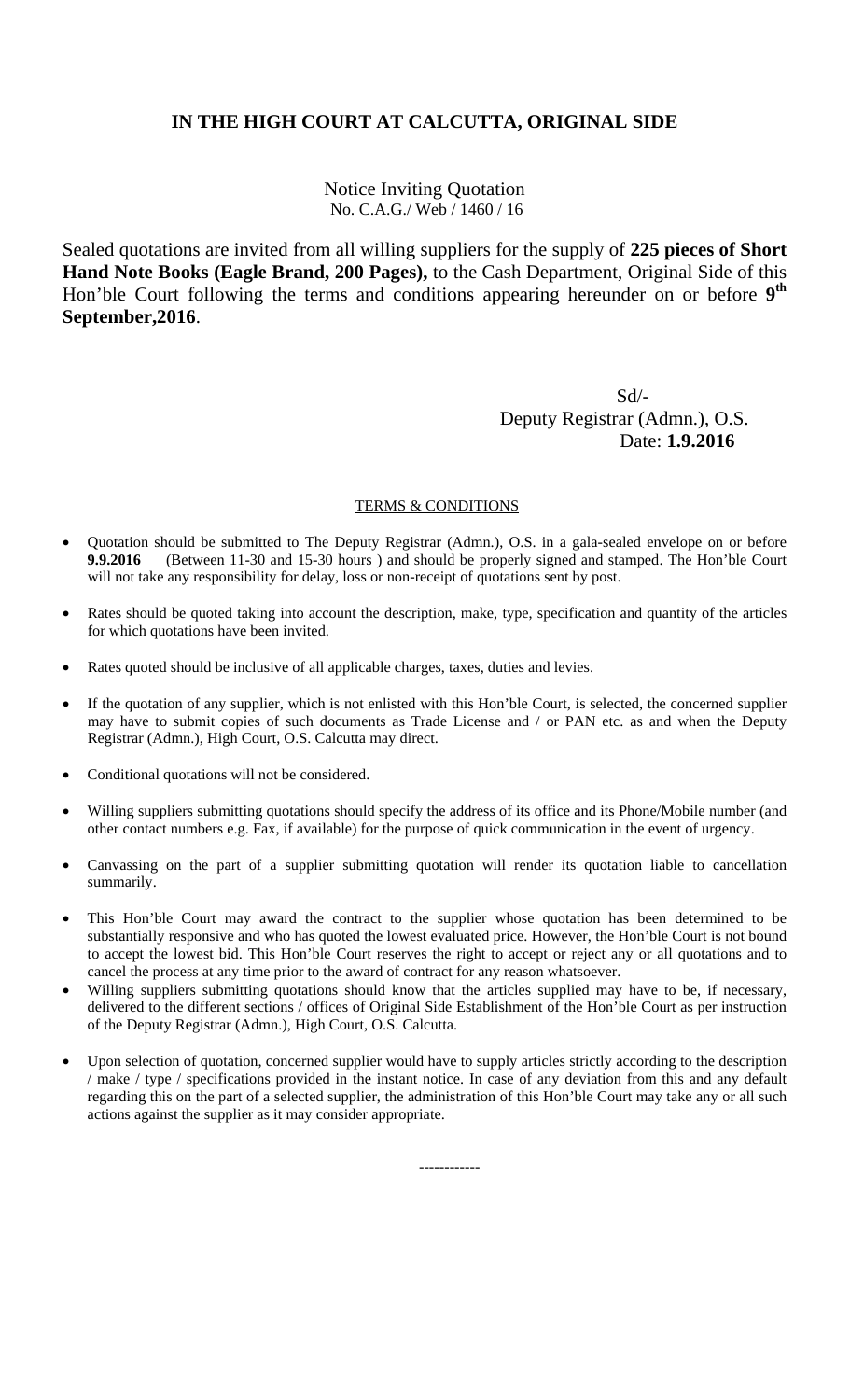Notice Inviting Quotation No. C.A.G./ Web / 1461 / 16

Sealed quotations are invited from all willing suppliers for the supply of one **Multifunction Printer (XEROX WORK CENTRE 3225, MODEL 3225 V-DNI),** to the Cash Department, Original Side of this Hon'ble Court following the terms and conditions appearing hereunder on or before **9th September,2016**.

 **Sd/--**  Deputy Registrar (Admn.), O.S. Date: 1.9.2016

#### TERMS & CONDITIONS

- Quotation should be submitted to The Deputy Registrar ( Admn.), O.S. in a gala-sealed envelope on or before **9.9.2016** (Between 11-30 and 15-30 hours) and should be properly signed and stamped. The Hon'ble Court will not take any responsibility for delay, loss or non-receipt of quotations sent by post.
- Rates should be quoted taking into account the description, make, type, specification and quantity of the articles for which quotations have been invited.
- Rates quoted should be inclusive of all applicable charges, taxes, duties and levies.
- If the quotation of any supplier, which is not enlisted with this Hon'ble Court, is selected, the concerned supplier may have to submit copies of such documents as Trade License and / or PAN etc. as and when the Deputy Registrar (Admn.), High Court, O.S. Calcutta may direct.
- Conditional quotations will not be considered.

.

- Willing suppliers submitting quotations should specify the address of its office and its Phone/Mobile number (and other contact numbers e.g. Fax, if available) for the purpose of quick communication in the event of urgency.
- Canvassing on the part of a supplier submitting quotation will render its quotation liable to cancellation summarily.
- This Hon'ble Court may award the contract to the supplier whose quotation has been determined to be substantially responsive and who has quoted the lowest evaluated price. However, the Hon'ble Court is not bound to accept the lowest bid. This Hon'ble Court reserves the right to accept or reject any or all quotations and to cancel the process at any time prior to the award of contract for any reason whatsoever.
- Willing suppliers submitting quotations should know that the articles supplied may have to be, if necessary, delivered to the different sections / offices of Original Side Establishment of the Hon'ble Court as per instruction of the Deputy Registrar (Admn.), High Court, O.S. Calcutta.
- Upon selection of quotation, concerned supplier would have to supply articles strictly according to the description / make / type / specifications provided in the instant notice. In case of any deviation from this and any default regarding this on the part of a selected supplier, the administration of this Hon'ble Court may take any or all such actions against the supplier as it may consider appropriate.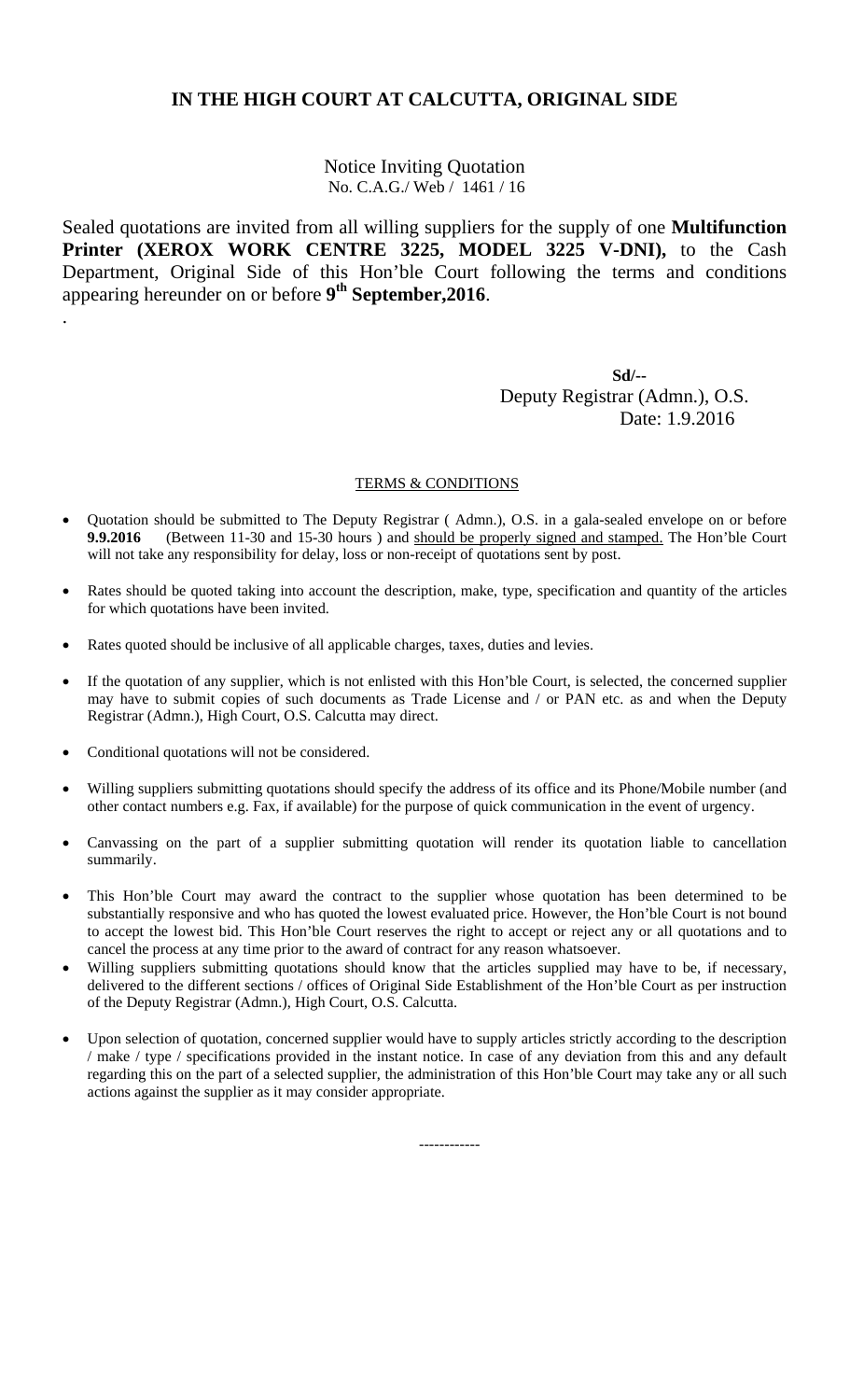Notice Inviting Quotation No. C.A.G./ Web / 1462 / 16

Sealed quotations are invited from all willing suppliers for the supply of **3 pieces of Eureka Forbes Easy Clean Plus Vaccum Cleaner (Grey) [Product Type-Handled]** to the Cash Department, Original Side of this Hon'ble Court following the terms and conditions appearing hereunder on or before **9th September,2016**.

 Sd/- Deputy Registrar (Admn.), O.S. Date: 1.9.2016

### TERMS & CONDITIONS

- Quotation should be submitted to The Deputy Registrar ( Admn.), O.S. in a gala sealed envelope on or before **1.9.2016** (Between 11-30 and 15-30 hours ) and should be properly signed and stamped. The Hon'ble Court will not take any responsibility for delay, loss or non-receipt of quotations sent by post.
- Rates should be quoted taking into account the description, make, type, specification and quantity of the articles for which quotations have been invited.
- Rates quoted should be inclusive of all applicable charges, taxes, duties and levies.
- If the quotation of any supplier, which is not enlisted with this Hon'ble Court, is selected, the concerned supplier may have to submit copies of such documents as Trade License and / or PAN etc. as and when the Deputy Registrar (Admn.), High Court, O.S. Calcutta may direct.
- Conditional quotations will not be considered.

.

- Willing suppliers submitting quotations should specify the address of its office and its Phone/Mobile number (and other contact numbers e.g. Fax, if available) for the purpose of quick communication in the event of urgency.
- Canvassing on the part of a supplier submitting quotation will render its quotation liable to cancellation summarily.
- This Hon'ble Court may award the contract to the supplier whose quotation has been determined to be substantially responsive and who has quoted the lowest evaluated price. However, the Hon'ble Court is not bound to accept the lowest bid. This Hon'ble Court reserves the right to accept or reject any or all quotations and to cancel the process at any time prior to the award of contract for any reason whatsoever.
- Willing suppliers submitting quotations should know that the articles supplied may have to be, if necessary, delivered to the different sections / offices of Original Side Establishment of the Hon'ble Court as per instruction of the Deputy Registrar (Admn.), High Court, O.S. Calcutta.
- Upon selection of quotation, concerned supplier would have to supply articles strictly according to the description / make / type / specifications provided in the instant notice. In case of any deviation from this and any default regarding this on the part of a selected supplier, the administration of this Hon'ble Court may take any or all such actions against the supplier as it may consider appropriate.